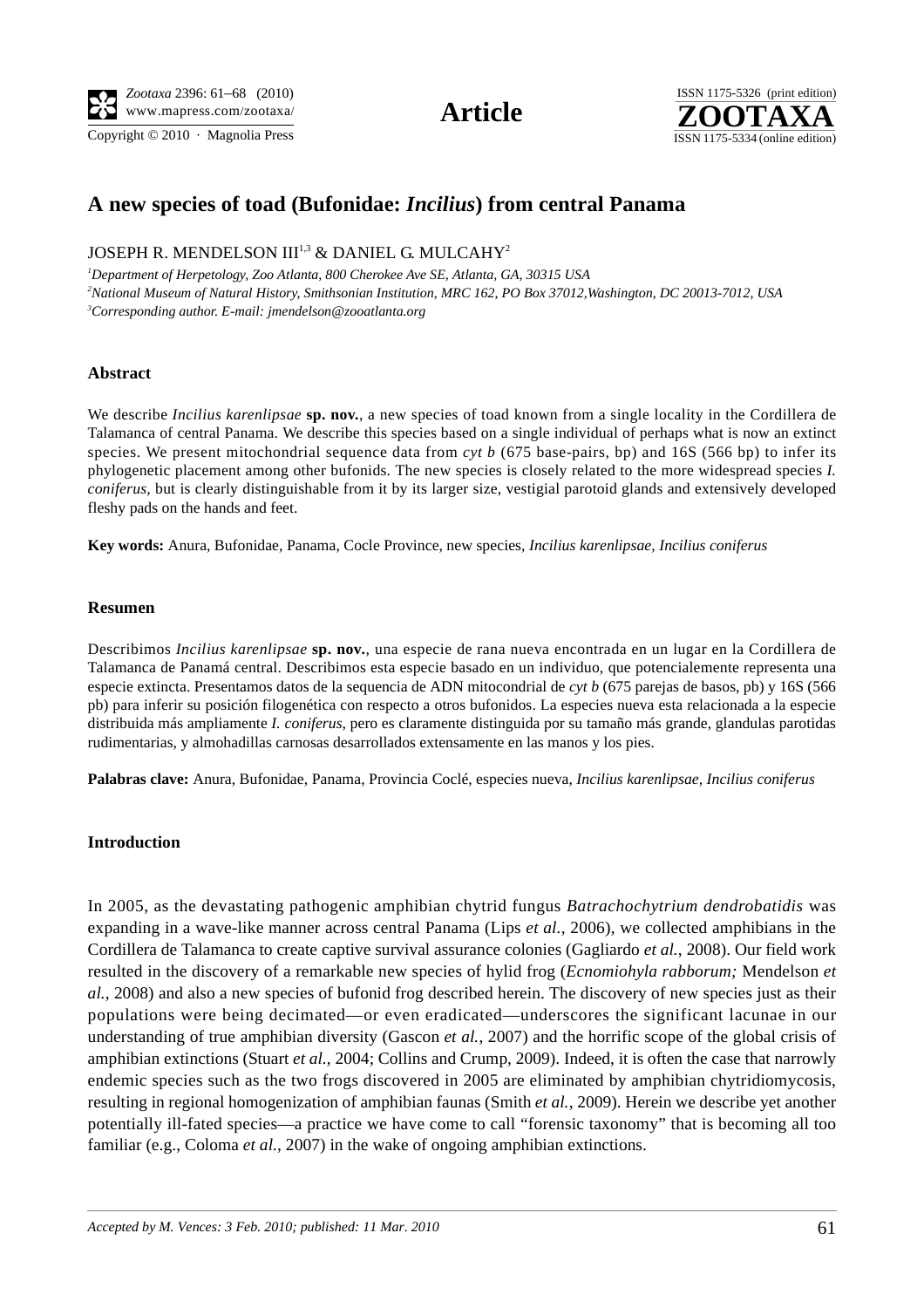#### **Material and methods**

General terminology and measurements are those of Mendelson (1997). The single specimen is identified as an adult male with a vocal slit and nuptial excrescences, characteristics normally lacking in large adult females. Foot-webbing formulae follow the system of Savage and Heyer (1967), as modified by Myers and Duellman (1982) and Savage and Heyer (1997). The general format of the description and diagnosis is formatted similar to that of Mendelson *et al.* (2005). Comparative information about *Incilius coniferus* and related species was gathered from Savage (2002), and from direct examination of specimens (Appendix I). Museum abbreviations are those proposed by Leviton *et al.* (1985).

We collected sequence data from the single specimen (UTA A-59522) representing two mitochondrial genes (16S and cyt b) using the primers listed in Mulcahy and Mendelson (2000); DNA extraction, PCR protocols, and sequence reactions followed Mendelson *et al.* (*submitted*). To infer the phylogenetic position of this species, we aligned sequences with those from all other species of bufonids in the genus *Incilius* for which sequence data were available (Mendelson *et al.*, *submitted*). We used parsimony and Bayesian analyses using PAUP\* (v4.0b10; Swofford 2000) and MrBayes (Ronquist and Huelsenbeck, 2003), respectively. Parsimony analyses used heuristic search options with 100 random, step-wise additions, tree bisection-reconnection branch swapping algorithm, and saving multiple best-trees. Bootstrap analyses used 100 replicates, with 100 random-additions per replicate. Bayesian analyses were done with the data separated into four partitions, one for each codon position cyt b and one for the RNA 16S. Each partition was analyzed in MrModeltest v2.2 (Nylander, 2004) to determine the best model of nucleotide substitution under the Akaike Information Criteria. Two analyses were run for 10 million generations each, saving trees every 1000, with four heated chains (user defaults). Stationarity was assessed by visual plots in Tracer and the first 2500 trees (of 10,000) were discarded as the burnin. A 50% majority consensus was taken from the remaining trees and posterior probabilities of 0.95 or above were considered significant.

We collected 566 base-pairs (bp) of 16S and 675 bp of cyt b from UTA A-59522 [GenBank Accession Nos. GU552454 (16S) & GU552455 (cyt b)], and when placed in the alignment of 16S and cyt b for other *Incilius* species (Mendelson *et al.*, *submitted*) resulted in a total of 1244 bp, with 375 parsimony-informative characters, 799 were constant. Parsimony analyses resulted in 19 trees of 2069 steps, and a strict consensus with bootstrap support values of 100% places the new species as sister to *I. coniferus*, from which it differed by 2.8% of uncorrected pair-wise sequence divergence. Bayesian analyses reached convergence with average standard deviation of split frequencies  $= 0.004$ , with an average -lnl  $= 10257.33$ , and placed UTA A-59522 sister to *I. coniferus* with posterior probability  $= 1.0$ . The respective phylogenies (parsimony and Bayesian) differed only by the inclusion of this taxon with Mendelson *et al.* (*submitted*) as sister to *I. coniferus* (i. e. the inclusion this specimen did not change the relationships among other species of *Incilius*). Based on these differences and a distinctive morphology we describe the toad as a new species of *Incilius.*

### *Incilius karenlipsae* **Mendelson & Mulcahy, new species**

Figs. 1–2

**Holotype.** UTA A-59522 (original number JRM 4965), an adult male from Panama: Coclé Province: El Copé, Parque Nacional G. D. Omar Torrijos (8° 40'N, 80° 37' 17" W; approximately 850m), obtained by Mason J. Ryan on 15 June 2005.

**Diagnosis***.* The new species is allocated to the genus *Incilius* (sensu Frost *et al.*, 2009) by the presence of a full complement of cranial crests and the presence (if indistinct) of a lateral descending row of enlarged tubercles on the body. The species is allocated to this genus additionally on the basis of a phylogenetic analysis of mitochondrial DNA sequence-data; that analysis included nearly every known species of *Incilius*  (discussed below). A large species of *Incilius* (single known male 89.3 mm SVL; females unknown), having the following combination of characters: (1) tympanum evident, distinctly vertically ovoid, similar in size of the orbit; (2) canthal, supraorbital, supratympanic, postorbital, parietal preorbital, pretympanic, supralabial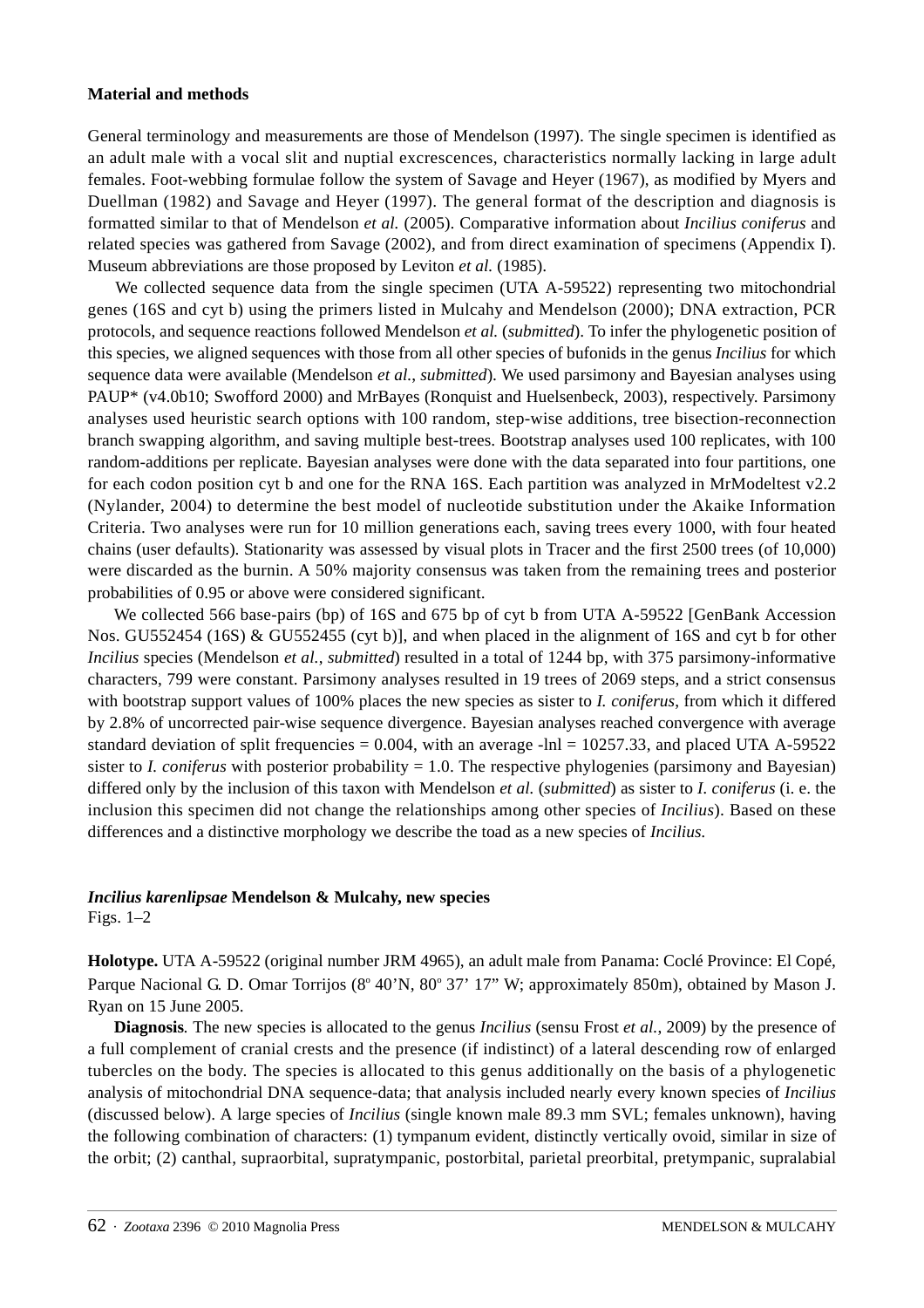crests present; (3) cranial crests moderately developed, low, thin; (4) tibia short, about 36% SVL; (5) feet short, about 35% SVL; (6) dorsal tubercles very small, pointed; (7) ventral skin smooth; (8) lateral descending row of enlarged tubercles indistinct, marked only by an intermittent series of sharply pointed tubercles slightly larger than other dorsal tubercles; (9) vocal slit unilateral; (10) snout shape bluntly rounded in lateral view, sharply pointed in dorsal view; (11) parotoid glands vestigial, evident only as a small cluster of tiny pores visible under dissecting microscope; (12) skin between cranial crests on top of head between cranial crests smooth; (13) dorsal coloration uniformly dark brown to black, ventral coloration dull cream with scattered small black markings.

*Incilius karenlipsae* can be distinguished from all species of *Incilius,* and all species of *Rhinella* and *Rhaebo* occurring in Panama, by the unique absence of a developed parotoid gland and the unusual fully webbed hands and feet. In general appearance, *I. karenlipsae* is most similar to *I. coniferus* but differs additionally from that species by having less spinose skin and by being larger (males in *I. coniferus* to 72 mm SVL).



**FIGURE 1.** Dorsal and ventral views of the holotype and only known specimen of *Incilius karenlipsae* (UTA A-59522; adult male; SVL = 89.3 mm). Note that superficial epidermal layers have come loose in some areas on the specimen. A dorsal color pattern is evident in the specimen, but in life the toad was nearly uniform gray-black dorsal coloration, regardless of temperature or other environmental variables.

**Description of the holotype.** Body robust; head wider than long, width 34% SVL, length 27% SVL; snout sharply pointed in dorsal view, bluntly rounded in profile, rostral keel distinct; canthal, preorbital, supraorbital, parietal, pretympanic, supratympanic, and postorbital crests present; all cranial crests moderately developed, low, thin; skin on top of head co-ossified; nostril protuberant, directed dorsally; canthus rostralis forming distinct, raised, canthal ridge; loreal region concave; lip distinct, rounded; suborbital ridge present, distinct, extending from angle of the jaw anteriorly to level of anterior margin of orbit; notch at symphysis of upper jaw present, distinct; eye–nostril distance equal in size to diameter of orbit; tympanum distinct, vertically ovoid; tympanic annulus distinct only along anterior and ventral margins, upper margin contacting supratympanic crest, posterior margin obscured by overlying skin. Forelimbs short, robust; hand broad, with short, plump fingers; relative length of fingers:  $I < II < IV < III$ ; extensive fleshy webbing between Fingers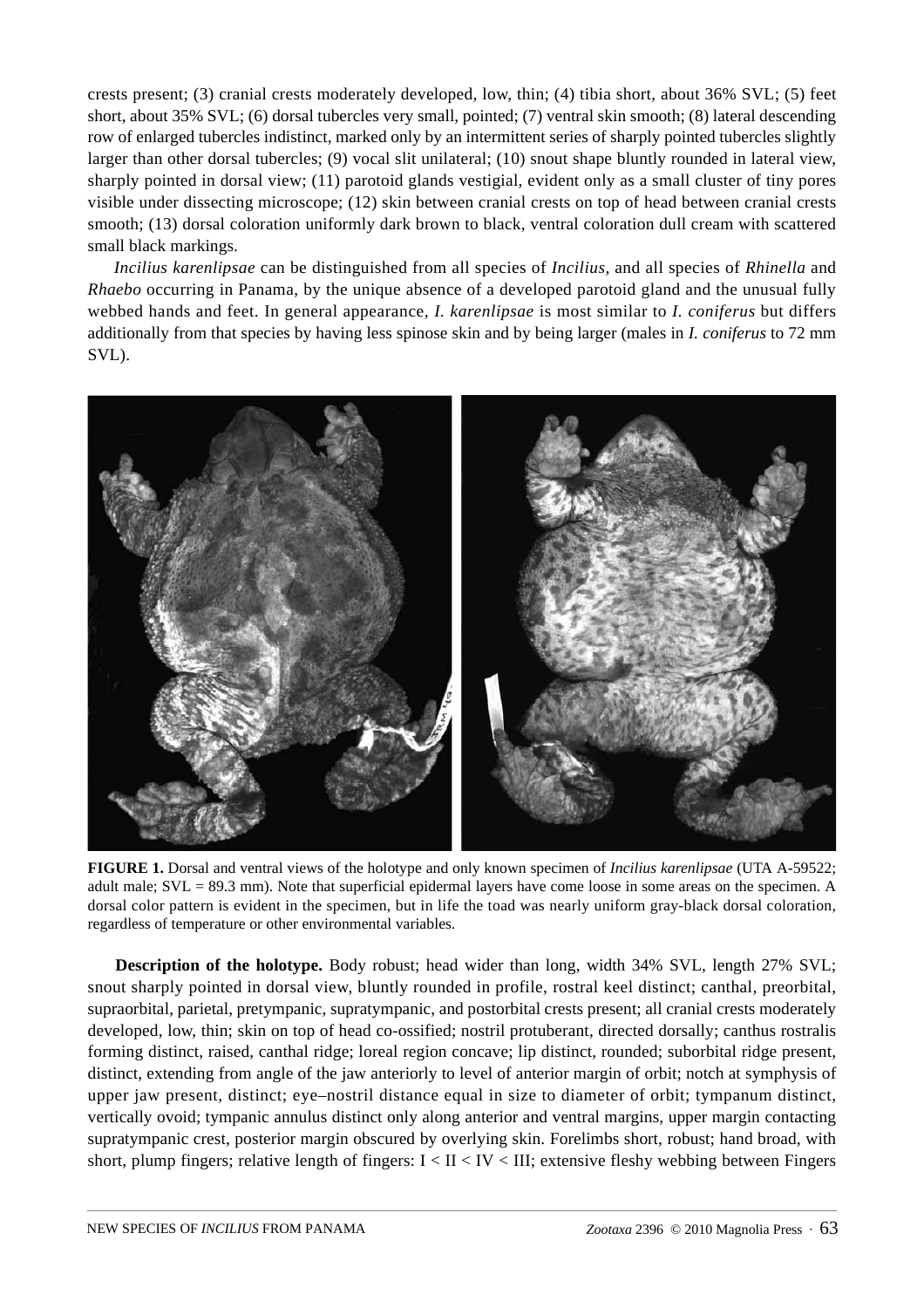I–III, nearly obscuring Fingers I and II; tips of fingers not expanded, smooth dorsally, demarcated proximally by distinct dermal fold; palmar, pollical, subarticular, and supernumerary tubercles not evident, obscured by fleshy nature of ventral surface of hand; nuptial excrescences present as discrete, brown granular patch covering most of dorsal surface of Finger I. Hind limbs relatively short, slender, tibia length 36% SVL; foot length 25% SVL; tarsal fold absent; outer metatarsal tubercle large, ovoid, situated on lateral surface of foot, rather than more typically on ventral surface of the foot; inner metatarsal tubercle not evident; toes short, plump, Toes I–III not distinct from intermediate webbing; relative length of toes:  $I < II < III < V < IV$ ; webbing very thick, webbing formula I0—0II0—1III0—2IV3—0V; tips of toes not expanded, smooth dorsally, tips of Toes IV–V demarcated distally by distinct dermal fold on dorsal surface; subarticular and supernumerary tubercles absent, being obscured by fleshy ventral surface of foot.



**FIGURE 2.** Hand and foot of the holotype of *Incilius karenlipsae* (UTA A-59522; adult male; SVL = 89.3 mm)*.* Note that fingers on the hand are unnaturally flexed ventrally in the preserved specimen, making evaluation of their condition difficult unless the specimen is at hand.

Skin on dorsum of body smooth with many small pointed tubercles, becoming more concentrated laterally, with scattered sharply pointed tubercles, few of which are larger than others; parotoid glands not distinct, present only as a cluster of tiny pores visible under dissecting scope; lateral descending row of enlarged tubercles indistinct, marked only by an intermittent series of sharply pointed tubercles slightly larger than other dorsal tubercles; dorsal surface of head smooth between cranial crests; dorsal surfaces of limbs covered with densely arranged sharply pointed tubercles of various sizes; skin on throat granular, other ventral surfaces smooth.

Choanae large, transversely elliptical, widely spaced; teeth and odontoids absent; tongue long, about  $\frac{1}{3}$ broader posteriorly, posterior fourth of length free; vocal slit small, unilateral, sinistral.

*Coloration of holotype.*—In preservative (in 70% ethanol), dorsum of head, body, and limbs uniformly brown, with few scattered indistinct darker brown markings; indistinct darker brown bars present on distal sections of arms, lower legs, and feet; throat dull cream with scattered small black markings; skin over vocal sac black; remaining ventral surfaces dull cream with scattered small black markings.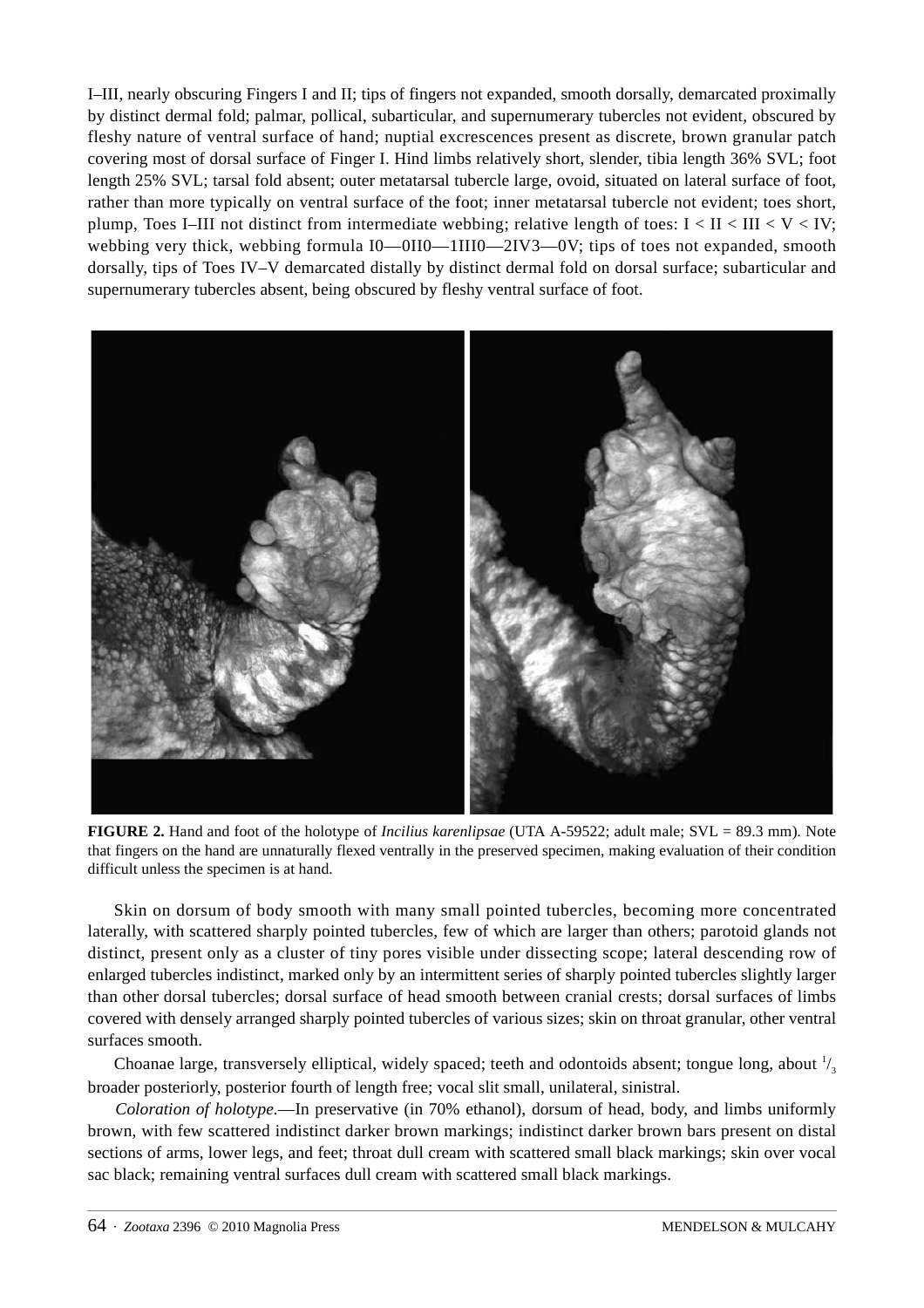The specimen was preserved after its natural death, so some superficial skin has been lost; this gives the appearance of some areas of paler coloration on the specimen that were not evident in life. We note also that the digits on the specimen are preserved in a recurved position (see Fig. 2), making evaluation of their condition difficult unless the specimen is at hand.

**Measurements of the holotype (in mm).** SVL 89.3, head length 23.6, head width 30.4, tibia length 32.9, foot length 29.7, orbit diameter 8.8, tympanum diameter (vertical) 5.7, supratympanic crest length 4.7.

**Coloration in life.** In life, the color of the specimen was rather similar to that in preservative, however the individual nearly always appeared either nearly uniform dark brown or nearly black. Slight metachrosis (i.e., lightening of the overall hue of the dorsal surfaces to a dull brown) was observed rarely and did not seem to correlate with temperature or the day-night cycle. The iris was uniform bright green.

**Etymology.** This distinctive new species is named in honor of Dr. Karen R. Lips who has dedicated the majority of her career to the careful scientific documentation of amphibian declines and their causes. Her contributions to enlightening us on the realities and root causes of these catastrophic losses are extraordinary. We note especially that the type locality for *Incilius karenlipsae* is El Copé, Panama, where she completed her landmark study (Lips *et al.*, 2006) that directly demonstrated the cause-and-effect relationship between the arrival of a non-native pathogen and the subsequent decimation of an amphibian fauna.

**Distribution and ecology.** This species is known only from the type locality, in Tropical Moist Forest. The holotype was found in a small seep crossing a trail in the forest. A description of the locality was presented by Ryan *et al.* (2008).

This toad was maintained alive for several years at Zoo Atlanta in an enclosure with a sexual pair of *I. coniferus* that regularly displayed reproductive behaviors (e.g., advertisement calls, amplexus, oviposition). While in captivity, the male holotype was often observed climbing about on branches in its enclosure—a behavior well documented in the related species *I. coniferus*. No advertisement call was ever heard while the male was maintained alive, although a typical bufonid release call was noted when the animal was grasped. No cross-species reproductive interactions of any sort were observed between the pair of *I. coniferus* and *I. karenlipsae*.

**Tadpoles.** The tadpole of *I. karenlipsae* is unknown; we presume that the life history of this species includes a free-living larval stage (see Remarks, below).

**Remarks.** Our assessment of the phylogenetic position of *I. karenlipsae*, based on the addition of this taxon to the complete analysis of Mesoamerican toads (Mendelson *et al.*, *submitted*) and indicates that this species is sister to the widespread species *I. coniferus*. Despite the considerable morphological differences between these two species (see Diagnosis, above) the holotype was originally misidentified by field crews and JRM as *I. coniferus.* A phylogenetic hypothesis for the position of *I. karenlipsae* and its apparent closest relatives is presented in Fig. 3. This hypothesis allows preliminary assessment of the evolution of certain salient characteristics in this clade of toads (Fig. 3). Although axillary amplexus clearly is the plesiomorphic condition in *Incilius* (and indeed New World toads in general), the documentation of inguinal amplexus in *I. fastidiosus* (Graybeal and de Queiroz, 1992) and the lack of observations of amplexus in other species in this clade except for *I. coniferus* (axillary) presents the intriguing possibility that the unusual behavior of inguinal amplexus may be present in additional species. All species in this clade are characterized by having reduced parotoid glands, appearing vestigial in *I. karenlipsae.* Similarly, this clade is characterized by having remarkable fleshy pads on the hands and feet, and this condition is taken to the extreme in both *I. karenlipsae* and the three species referred to *"Crepidophryne"* in which the pads are so extensive that the digits are indistinct; (see Mendelson *et al.*, *submitted*, for discussion of the taxonomic status of *Crepidophryne*). The exception to this morphology of the hands and feet is in *I. coniferus,* which evidently has experienced an evolutionary reversal to a more plesiomorphic bufonid morphology of long, slender fully distinct digits without fleshy pads. Although we do not wish to speculate on the adaptive significance of the unusual morphology of the hands and feet of these species, it is perhaps noteworthy that a similar morphology is found among species of the *Rhinella veraguensis* group that have been reported to climb on rocks and vegetation (e.g., Lehr *et al.*, 2001; Chaparro *et al.*, 2007). Even though it lacks fleshy pads, *Incilius coniferus* is well known for its proclivity to climb into trees.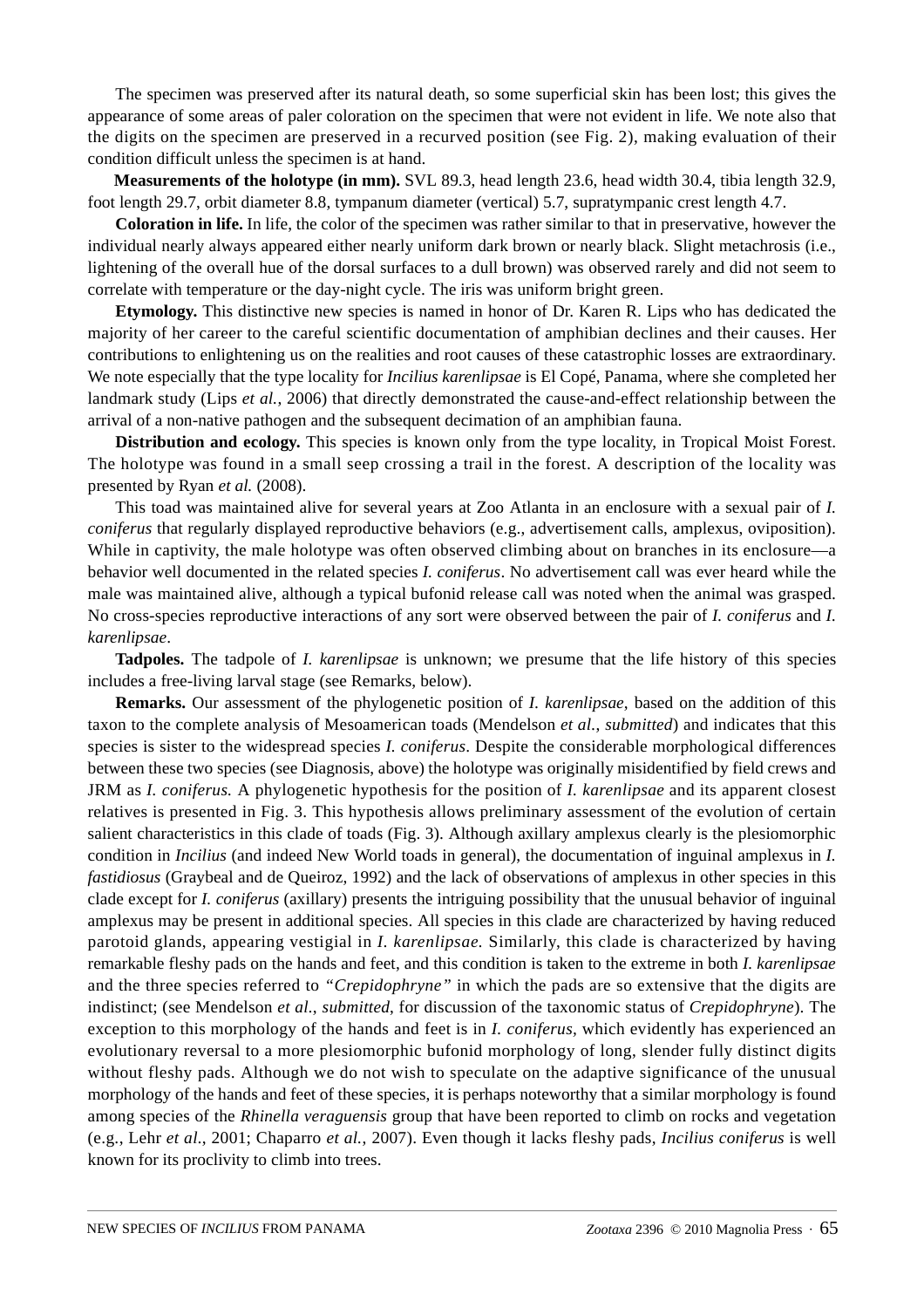

**FIGURE 3.** A cladogram derived from this study and Mendelson *et al.* (*submitted*) showing the phylogenetic position of *Incilius karenlipsae* as the sister taxon to *I. coniferus* determined in this study (parsimony bootstrap = 100%; Bayesian posterior-probabilities = 1.0)*.* The phylogenetic placements of *I. peripatetes, I. holdridgei, C. epiotica,* and *C. guanacaste* are inferred based on morphology (DNA samples are not available). The evolution of several salient characteristics of the group are reconstructed; see text for discussion.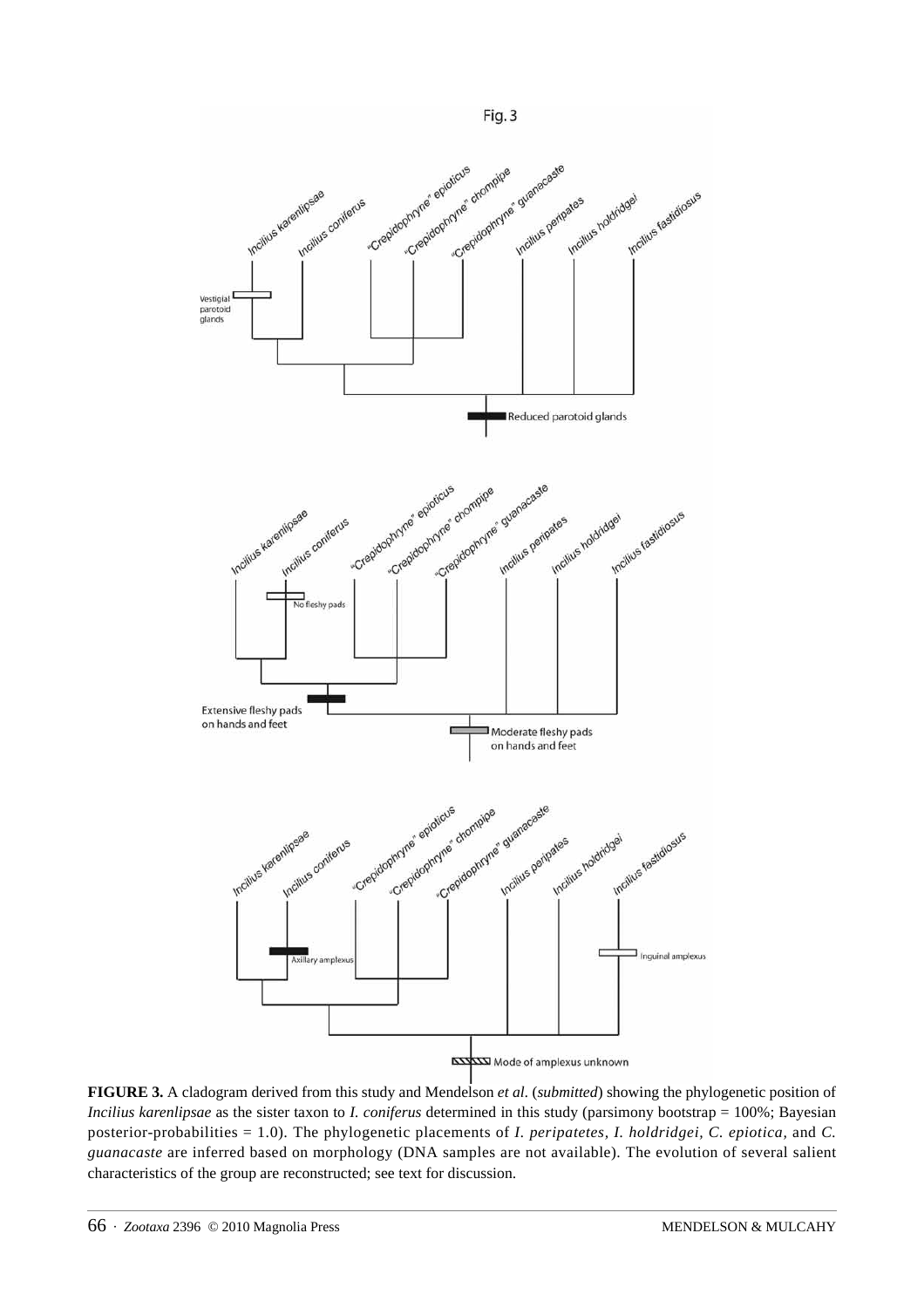The conservation status of this species is uncertain. We are unaware of any additional specimens of this species present preserved or alive in collections in the USA or in Panama (R. Ibáñez, personal communication). We note also that this species evidently was not observed in the environs of El Copé, Panama, during extensive field surveys (summarized in Lips *et al.*, 2006). To us, this suggests that the species is relatively rare and/or secretive. Although its total distribution cannot be posited based on a single specimen, it is possible that the species is restricted to the immediate environs of Parque Nacional G. D. Omar Torríjos, El Copé, Coclé Province, Panama. The susceptibility of this species to the amphibian disease chytridiomycosis—which is now established in that region (Lips *et al.*, 2006)—is entirely unknown. Based on its presumed rarity, unknown distribution, and potential susceptibility to chytridiomycosis, we recommend that this species be recognized as Critically Endangered on the IUCN Red List (www.iucnredlist.org). We encourage additional field work in the area to determine if a population is extant.

#### **Acknowledgements**

For considerable logistical assistance during field efforts in 2005, we thank M. Ryan, S. Connelly, H. Ross, E. Griffith, M. Urriola, R. Gagliardo, R. Ibáñez, K. Zippel, K. Lips, O. Arosemana, and especially George B. and Mary S. Rabb. All research was conducted under permit SEX/A-81-05 granted by the Autoridad Nacional del Ambiente of the Republic of Panama. Access to comparative materials was granted by D. Frost and D. Kizirian (AMNH), and R. McDiarmid and S. Gotte (USNM). The living collections at Zoo Atlanta are maintained thanks to the diligence of B. Lock, D. Brothers, L. Wyrwich, E. Kabay, and J. Brock; R. Hill and R. Gagliardo also provided considerable assistance. Helpful advice and assistance with the photographic illustrations were provided by M. Bustamante and J. Brock; photographs were made by E. Kabay. Helpful comments on the manuscript were provided by R. McDiarmid, J. Pramuk, and J. Townsend. Molecular work was done in the lab of J. W. Sites, Jr., at Brigham Young University and was funded by JWS, the Department of Biology, and the Mentoring for Undergraduate Research Program at BYU.

#### **References**

- Chaparro, J. C., Pramuk, J. B. & A. G. Gluesenkamp (2007) A new species of arboreal *Rhinella* (Anura: Bufonidae) from cloud forest of southeastern Peru. *Herpetologica,* 63,203–212.
- Collins, J. P. & Crump, M. L. (2009) Extinction in our times: global amphibian decline. Oxford University Press, New York, New York, USA. 304pp.
- Coloma, L. A., Lötters, S., Duellman, W.E. & Miranda-Leiva, A. (2007) A taxonomic revision of *Atelopus pachydermus,* and description of two new (extinct?) species of *Atelopus* from Ecuador (Anura: Bufonidae). *Zootaxa,* 1557, 1–32.
- Frost, D. R., Mendelson III, J. R., & Pramuk, J. B. (2009) Further notes on the nomenclature of Middle American toads (Bufonidae). *Copeia,* 2009, 418.
- Gagliardo, R., Crump, P., Griffith, E., Mendelson III, J. R., Ross, H. & Zippel, K. C. (2008) The principles of rapid response for amphibian conservation, using the programmes in Panama as an example. *International ZooYearbook,*  42, 125–135.
- Gascon, C., Collins, J. P., Moore, R. D., Church, D. R., McKay, J. E., & Mendelson III, J. R. (eds.) (2007) *Amphibian Conservation Action Plan.* IUCN/SSC Amphibian Specialist Group. Gland, Switzerland, and Cambridge, UK. 64pp.
- Graybeal, A., & de Queiroz, K. (1992) Inguinal amplexus in *Bufo fastidiosus* with comments on the systematics of bufonid frogs. *Journal of Herpetology* 26, 84–87.
- Lehr, E., Köhler, G., Aguilar, C. & Ponce, E. (2001) New species of *Bufo* (Anura: Bufonidae) from Central Peru. *Copeia* 2001, 216–223.
- Leviton, A. E., Gibbs, Jr., R. H.,Heal, E. & Dawson, C. E. (1985) Standards in herpetology and ichthyology: Part I. Standard symbolic codes for institutional resource collections in herpetology and ichthyology. Copeia, 1985, 802–832.
- Lips, K. R., Brem, F., Brenes, R., Reeve, J. D., Alford, R. A., Voyles, J., Carey, C., Livo, L., Pessier, A. P., & Collins, J. P. (2006) Emerging infectious disease and the loss of biodiversity in a Neotropical amphibian community. *Proceedings of the National Academy of Sciences,* 103, 3165–3170.

Mendelson III, J. R. (1997) A new species of *Bufo* (Anura: Bufonidae) from the Pacific Highlands of Guatemala and